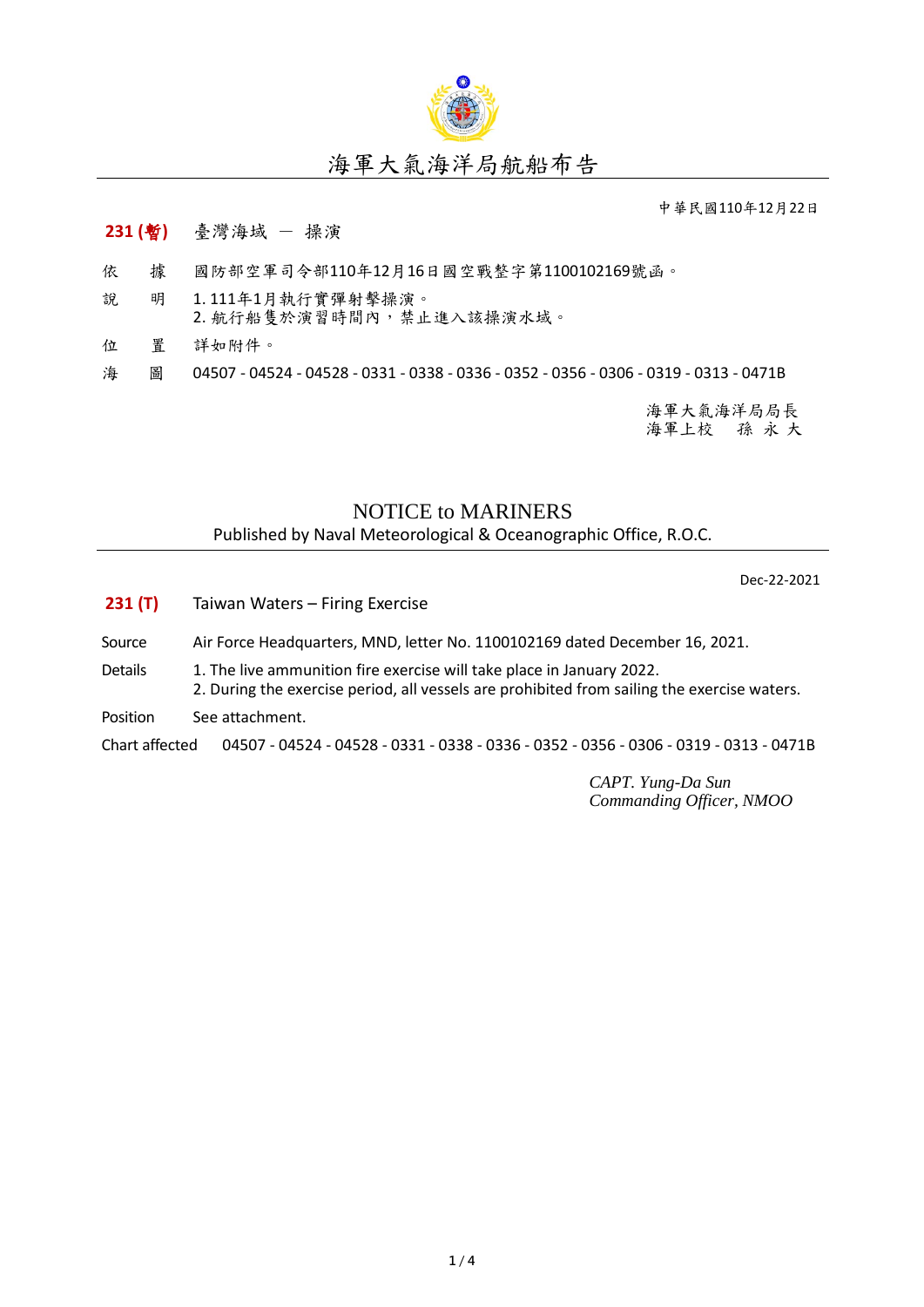附件 Attachment NM 231

| 日期<br>Date |                                                                                                      | 起訖時間<br><b>Time</b> | (WGS84)<br>點<br>位 Position                                                                                                                                                                                                                                                                                                                                                                |
|------------|------------------------------------------------------------------------------------------------------|---------------------|-------------------------------------------------------------------------------------------------------------------------------------------------------------------------------------------------------------------------------------------------------------------------------------------------------------------------------------------------------------------------------------------|
| (A)        | 20220103 - 20220107<br>20220110 - 20220114<br>20220117 - 20220121<br>20220124 - 20220128<br>20220131 | 0700-2200           | ◎空軍實彈射擊操演(Air Force Fire Exercise)<br>6.5 NM<br>2.6 NM<br>中心點: N23°18'18.0"、E 119°20'33.0"<br>危險區域:中心點半徑6.5 浬所涵蓋之範圍<br>《除去 0°至180°所涵蓋及半徑大<br>於 2.6 浬之範圍》<br>Central point: N 23°18'18.0", E 119°20'33.0"<br>Dangerous area: Central point with a radius of 6.5<br>nautical miles. 《The area from 0° to 180°<br>clockwise and the radius of more than 2.6<br>nautical miles is excluded ». |
| (B)        | 20220103 - 20220107<br>20220110 - 20220114<br>20220117 - 20220121<br>20220124 - 20220128<br>20220131 | 0700-1800           | ◎空軍實彈射擊操演(Air Force Fire Exercise)<br>N 25°48'00.0", E 120°48'00.0"<br>Α<br>N 25°48'00.0", E 121°20'00.0"<br>B<br>N 24°52'00.0", E 120°23'00.0"<br>N 24°52'00.0", E 119°55'00.0"<br>C<br>D<br>中心點: N 25°20'00.0"、E 120°37'00.0"<br>危險區域:中心點半徑31浬所涵蓋之範圍<br>Central point: N 25°20'00.0", E 120°37'00.0"<br>Dangerous area: Central point with a radius of 31<br>nautical miles.            |
| (C)        | 20220103 - 20220107<br>20220110 - 20220114<br>20220117-20220121<br>20220124 - 20220128<br>20220131   | 0700-1630           | ◎空軍實彈射擊操演(Air Force Fire Exercise)<br>N 24°48'00.0", E 119°50'00.0"<br>N 24°48'00.0", E 120°20'00.0"<br>A<br>$\overline{B}$<br>N 23°55'00.0", E 119°27'00.0"<br>C<br>N 24°10'00.0", E 119°08'00.0"<br>D<br>中心點: N 24°24'00.0"、E 119°46'00.0"<br>危險區域:中心點半徑5浬所涵蓋之範圍<br>Central point: N 24°24'00.0", E 119°46'00.0"<br>Dangerous area: Central point with a radius of 5<br>nautical miles. |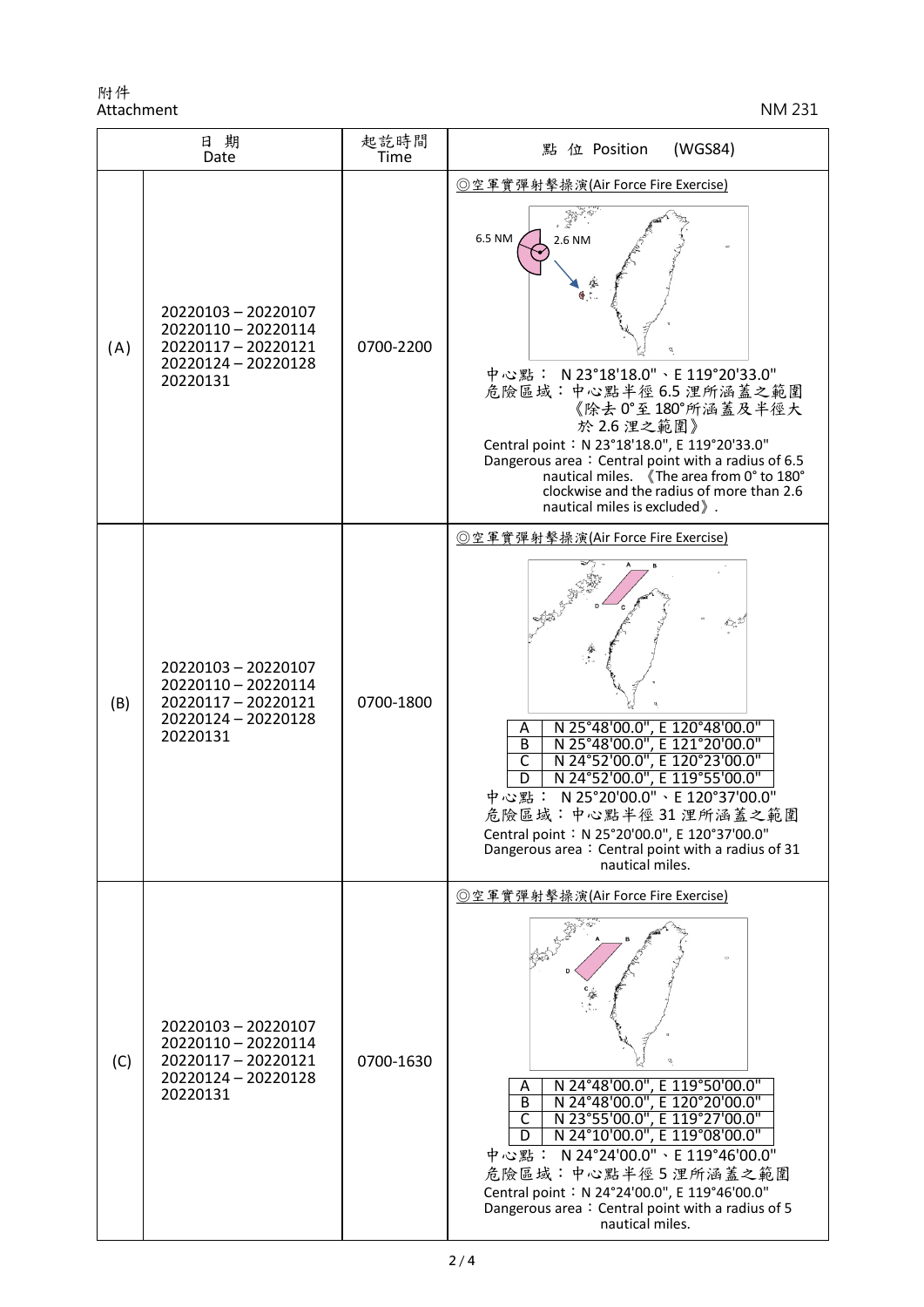附件 Attachment NM 231

| 日期<br>Date |                                                                                                      | 起訖時間<br>Time | 點 位 Position<br>(WGS84)                                                                                                                                                                                                                                                                                                                                                                                                 |
|------------|------------------------------------------------------------------------------------------------------|--------------|-------------------------------------------------------------------------------------------------------------------------------------------------------------------------------------------------------------------------------------------------------------------------------------------------------------------------------------------------------------------------------------------------------------------------|
| (D)        | 20220103 - 20220107<br>20220110 - 20220114<br>20220117-20220121<br>20220124 - 20220128<br>20220131   | 0700-1700    | ◎空軍實彈射擊操演(Air Force Fire Exercise)<br>N 22°34'00.0", E 118°55'00.0"<br>Α<br>N 22°59'00.0", E 119°39'00.0"<br>$\overline{B}$<br>N 22°16'00.0", E 119°37'00.0"<br>$\overline{\mathsf{C}}$<br>N 22°21'00.0", E 118°55'00.0"<br>D<br>中心點: N22°32'00.0"、E 119°18'00.0"<br>危險區域:中心點半徑10浬所涵蓋之範圍<br>Central point: N 22°32'00.0", E 119°18'00.0"<br>Dangerous area: Central point with a radius of 10<br>nautical miles.        |
| (E)        | 20220103 - 20220107<br>20220110 - 20220114<br>20220117-20220121<br>20220124 - 20220128<br>20220131   | 0700-1700    | ◎空軍實彈射擊操演(Air Force Fire Exercise)<br>N 23°43'00.0", E 122°05'00.0"<br>N 23°43'00.0", E 122°38'00.0"<br>A<br>$\overline{B}$<br>$\overline{\mathsf{C}}$<br>N 23°20'00.0", E 122°38'00.0"<br>N 23°00'00.0", E 122°05'00.0"<br>D<br>N 23°26'30.0" \ E 122°21'30.0"<br>中心點:<br>危險區域:中心點半徑31 浬所涵蓋之範圍<br>Central point: N 23°26'30.0", E 122°21'30.0"<br>Dangerous area: Central point with a radius of 31<br>nautical miles. |
| (F)        | 20220103 - 20220107<br>20220110 - 20220114<br>20220117 - 20220121<br>20220124 - 20220128<br>20220131 | 0700-1800    | ◎空軍實彈射擊操演(Air Force Fire Exercise)<br><b>NM</b><br>中心點: N 23°29'54.0"、E 120°07'59.0"<br>危險區域:中心點半徑5浬所涵蓋之範圍<br>《去除 120°10'59.0"E 以東部分》<br>Central point: N 23°29'54.0", E 120°07'59.0"<br>Dangerous area: Central point with a radius of 5<br>nautical miles. 《The east part of<br>120°10'59.0"E is excluded)                                                                                                            |